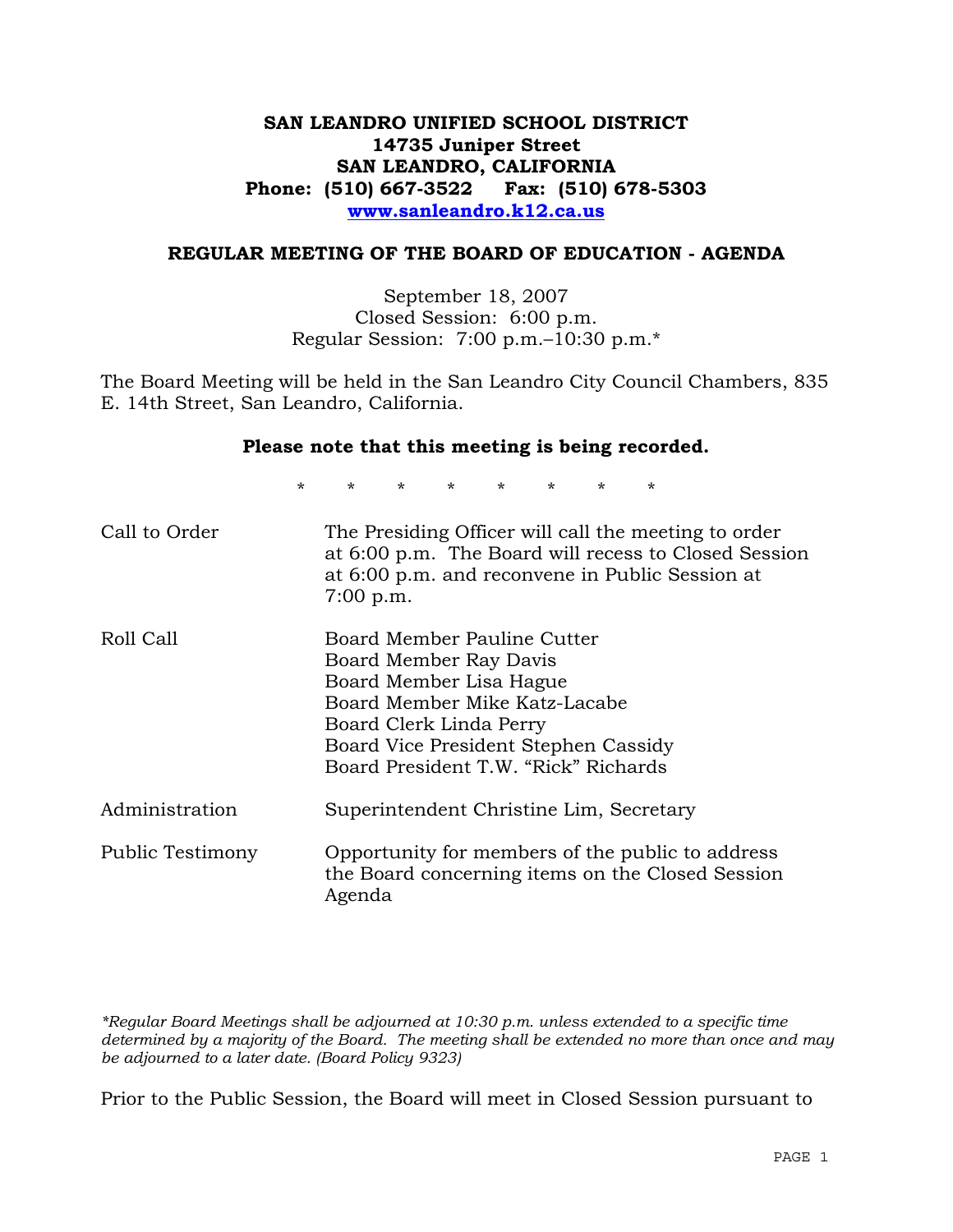Education Code Sections 35146 and 48918(c), and Government Code Sections 54957, 54957.6, 54956.9(b), 54956.8, and 54956.9.

- a) Student Expulsions
- b) Public Employee Discipline/Dismissal/Release
- c) Conference with Labor Negotiator
- d) Conference with Legal Counsel Anticipated Litigation Significant exposure to litigation
- e) Conference with Real Property Negotiator Property(ies)
- f) Conference with Legal Counsel Existing Litigation

| Report Closed<br><b>Session Action</b> | Motion __________ Second __________ Vote ________               |                                                                                                                                                                                                                                                                                                                                                                                                                                                                                                                                                                                                                                                                                                                                                                                                                                                                                                                                                                                                                        |
|----------------------------------------|-----------------------------------------------------------------|------------------------------------------------------------------------------------------------------------------------------------------------------------------------------------------------------------------------------------------------------------------------------------------------------------------------------------------------------------------------------------------------------------------------------------------------------------------------------------------------------------------------------------------------------------------------------------------------------------------------------------------------------------------------------------------------------------------------------------------------------------------------------------------------------------------------------------------------------------------------------------------------------------------------------------------------------------------------------------------------------------------------|
| Pledge of Allegiance                   |                                                                 |                                                                                                                                                                                                                                                                                                                                                                                                                                                                                                                                                                                                                                                                                                                                                                                                                                                                                                                                                                                                                        |
| Approve Agenda                         | 2007                                                            | Approve the Regular Meeting Agenda of September 18,                                                                                                                                                                                                                                                                                                                                                                                                                                                                                                                                                                                                                                                                                                                                                                                                                                                                                                                                                                    |
| Legal Statement                        | Motion __________ Second __________ Vote ________<br>54954.2(a) | Members of the audience who wish to address the<br>Board are asked to complete the yellow card available at<br>the entrance and submit it to the Board's Administrative<br>Assistant. Speakers who have completed the card will be<br>called when the item is reached on the agenda or, for<br>non-agenda items, during the Public Testimony. Cards<br>are to be turned in before the item is reached on the<br>agenda. Please note that this meeting is being recorded.<br>State law prohibits the Board of Education from taking<br>any action on or discussing items that are not on the<br>posted agenda except to A) briefly respond to statements<br>made or questions posed by the public in attendance; B)<br>ask questions for clarification; C) provide a reference to a<br>staff member or other resource for factual information in<br>response to the inquiry; or D) ask a staff member to<br>report back on the matter at the next meeting and/or put<br>it on a future agenda. (Government Code Section |

**REPORTS** Student Representatives' Report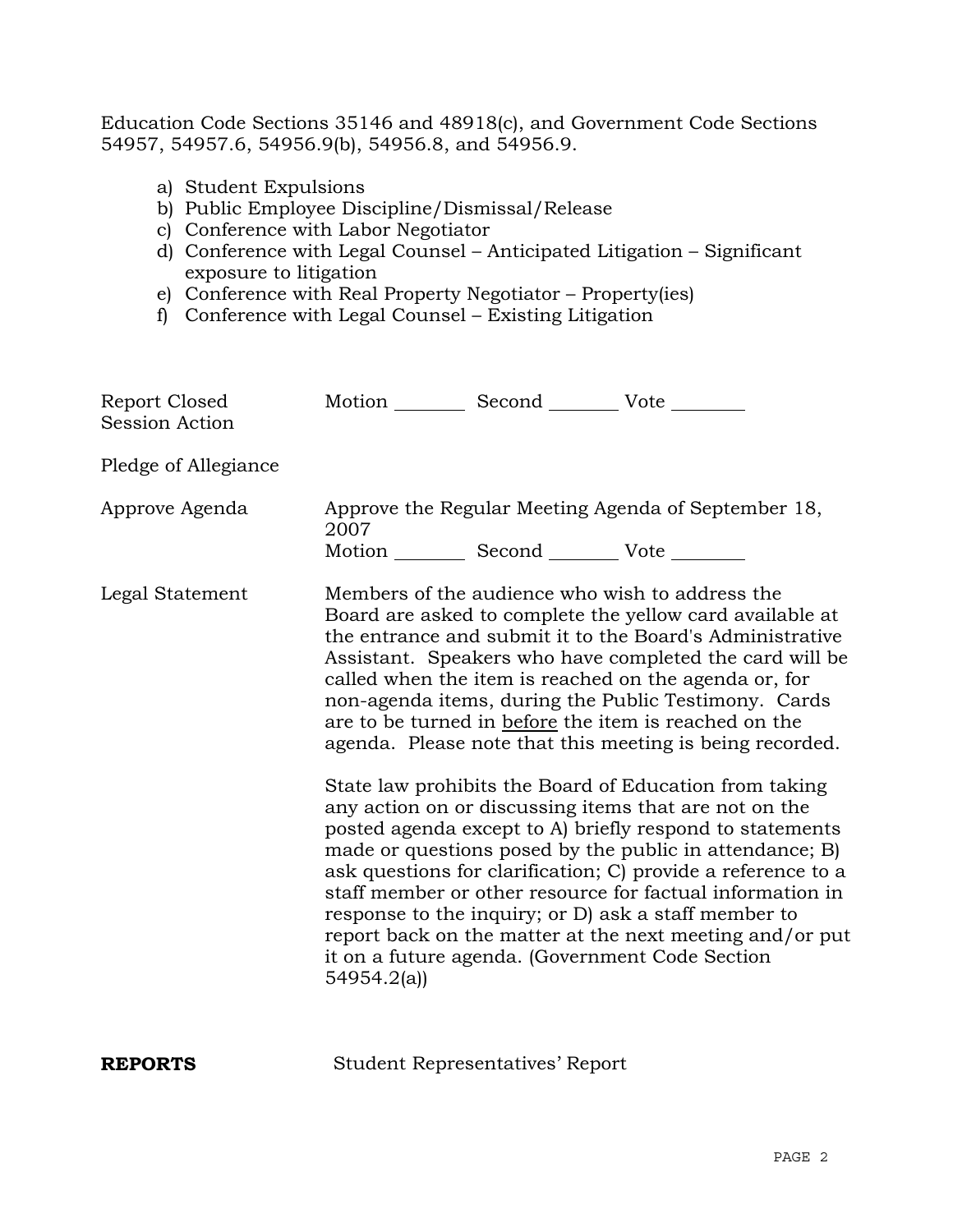Parks & Recreation Commission Report: Juan Manuel Martinez, San Leandro Unified School District Representative

# **PRESENTATIONS**

\* Certificates of Commendation will be presented to the summer Maintenance and Custodial Teams for their tremendous effort in preparing our school sites for the beginning of the 2007-2008 school year.

| Gerardo Aguado-Garcia | Pedro Gonzalez, Jr. | Jill Popjoy            |
|-----------------------|---------------------|------------------------|
| Lori Atencio          | Max Gracio          | Antonio Preciado       |
| Don Bilodeau          | Dorothy Grushkowitz | Maria Quadros          |
| Ron Brown             | Ignacia Guerrero    | David Quezada          |
| David Calcagno        | Josefina Gutierrez  | <b>Arthur Ramirez</b>  |
| <b>Billy Campbell</b> | Julian Gutierrez    | Valentin Reyes         |
| Graciela Campos       | Don Harano          | Fabiola Rivera         |
| Antonio Castellanos   | Clarence Henry      | <b>Bob Roark</b>       |
| Maria Rita Chavez     | Ana Hernandez       | Aureli Ruiz De Montoya |
| Al Chorro             | Roy Hunt            | Lucy Rynearson         |
| Wenceslao Credita     | Ray Jackson         | <b>Bill Scarlett</b>   |
| Virginia Cruz         | Alberto Lara        | Mike Scurries          |
| Jim Davis             | Flora Lara          | Darryl Shields         |
| Jon Duarte            | Martha Lara Perez   | Andrew Tomaryn         |
| Chad Dutton           | Lorenzo Magallon    | Firmino Toste          |
| Greg Dyer             | Aida Martinez       | Maria Urbina           |
| Kem Dyson             | Jim Miller          | Hung Van Doan          |
| Doris Flores          | Susana Montoya      | John Walters           |
| John Flores           | Rick Moody          | Ed Weatherton          |
| Maria Fonseco         | William Mumford     | Ken Weiskamp           |
| Ilda Fontes           | Edward Muthama      | Norman Witt            |
| Evelyn Ford           | Efrain Ortiz        | Mark Wooden            |
| Manuel Furtado        | Alberto Pajarito    | Maria Zaragoza         |
| Tom Garcia            | Ruth Pea            | Zdravaka Zeljika       |
| Joel Gonzalez         | Victor Perez        |                        |

- \* Daniel Chaja, Assistant Director of Research and Program Evaluation, will present "2007 STAR and APR Results: Looking Closely at Our District and School Data, Part II." The presentation will highlight trends in School API scores over time and basic demographic data (including mobility and EL subgroup) by district and by school. The presentation will also explain Program Improvement and implications of year 1, 2, 3, 4 and beyond.
- \* Assistant Superintendent for Business Services, Song Chin-Bendib will present the 2006-2007 Unaudited Actuals/2007-2008 Preliminary Multi-Year Projections.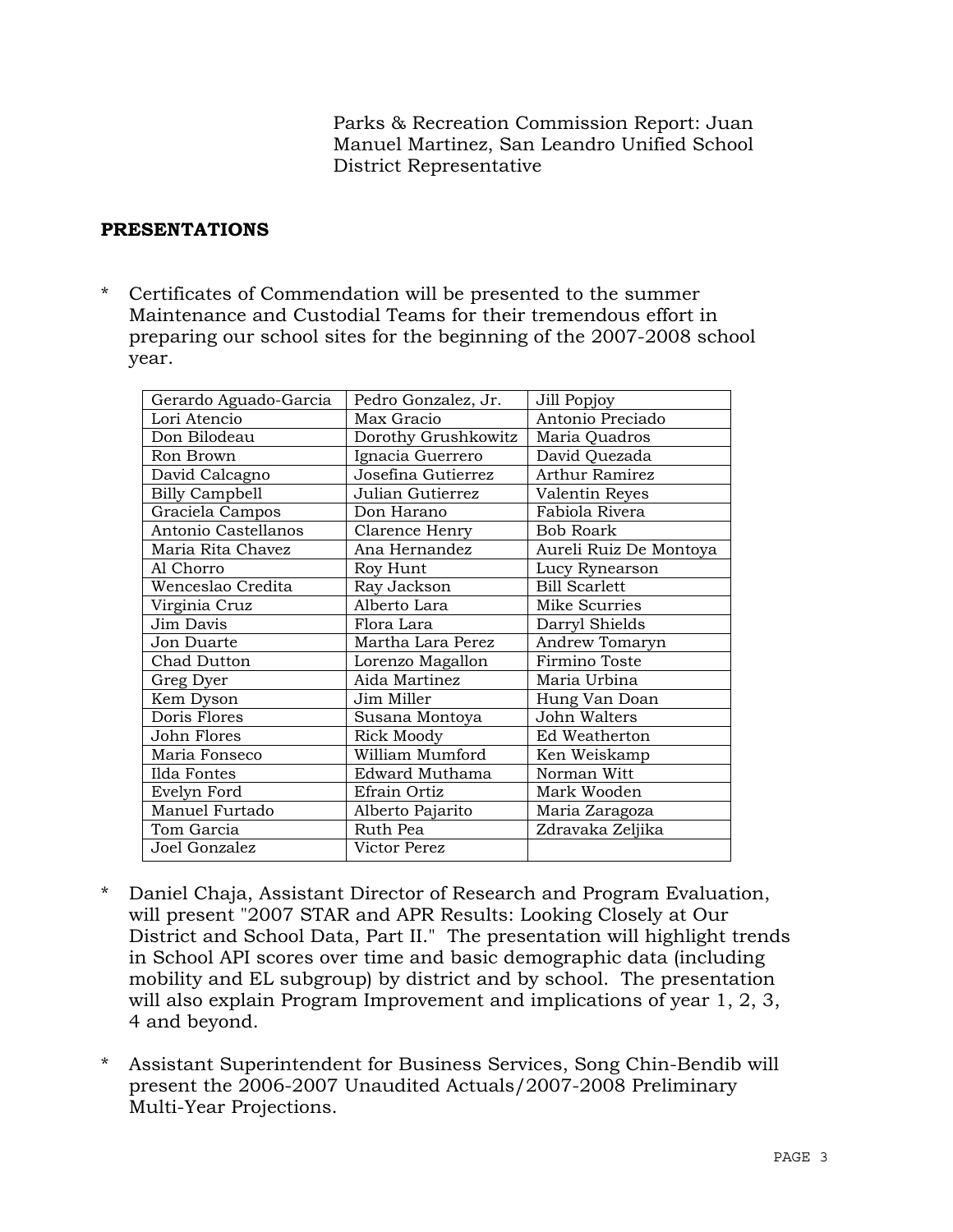\* "We're Shaping Up in San Leandro" - Recent studies indicate that today's generation – our students – could be the first generation to not outlive their parents, due to obesity related health issues. This presentation will highlight some of the steps the District is taking to address this trend by promoting healthy lifestyles, such as nutrition and physical fitness, and building external assets and resiliency in youth all having a direct impact on academic achievement.

# **PUBLIC TESTIMONY ON NON-AGENDA ITEMS**

# **PUBLIC HEARING**

A public hearing will be held regarding Sufficiency of Instructional Materials for 2007-2008.

**REPORTS** Correspondence Superintendent's Report Board Committee Reports

- Facilities/Technology
- Finance

Board Representatives' Reports

• Eden Area Regional Occupational Program

## **CONSENT ITEMS**

These items are considered routine and may be enacted by a single motion. At the request of any member of the Board, any item on the consent agenda shall be removed and given individual consideration for action as a regular agenda item.

#### General Services

| $1.1-C$              |        | <b>Staff Recommendation:</b>                     |      |  |
|----------------------|--------|--------------------------------------------------|------|--|
| Approval of Board    |        | Approve the minutes of the special board meeting |      |  |
| Minutes $-$ July 26, |        | held on July 26, 2007.                           |      |  |
| 2007                 |        |                                                  |      |  |
|                      | Motion | Second                                           | Vote |  |

1.2-C Approval of Board Minutes – August 27, 2007

Staff Recommendation: Approve the minutes of the special board meeting held on August 27, 2007.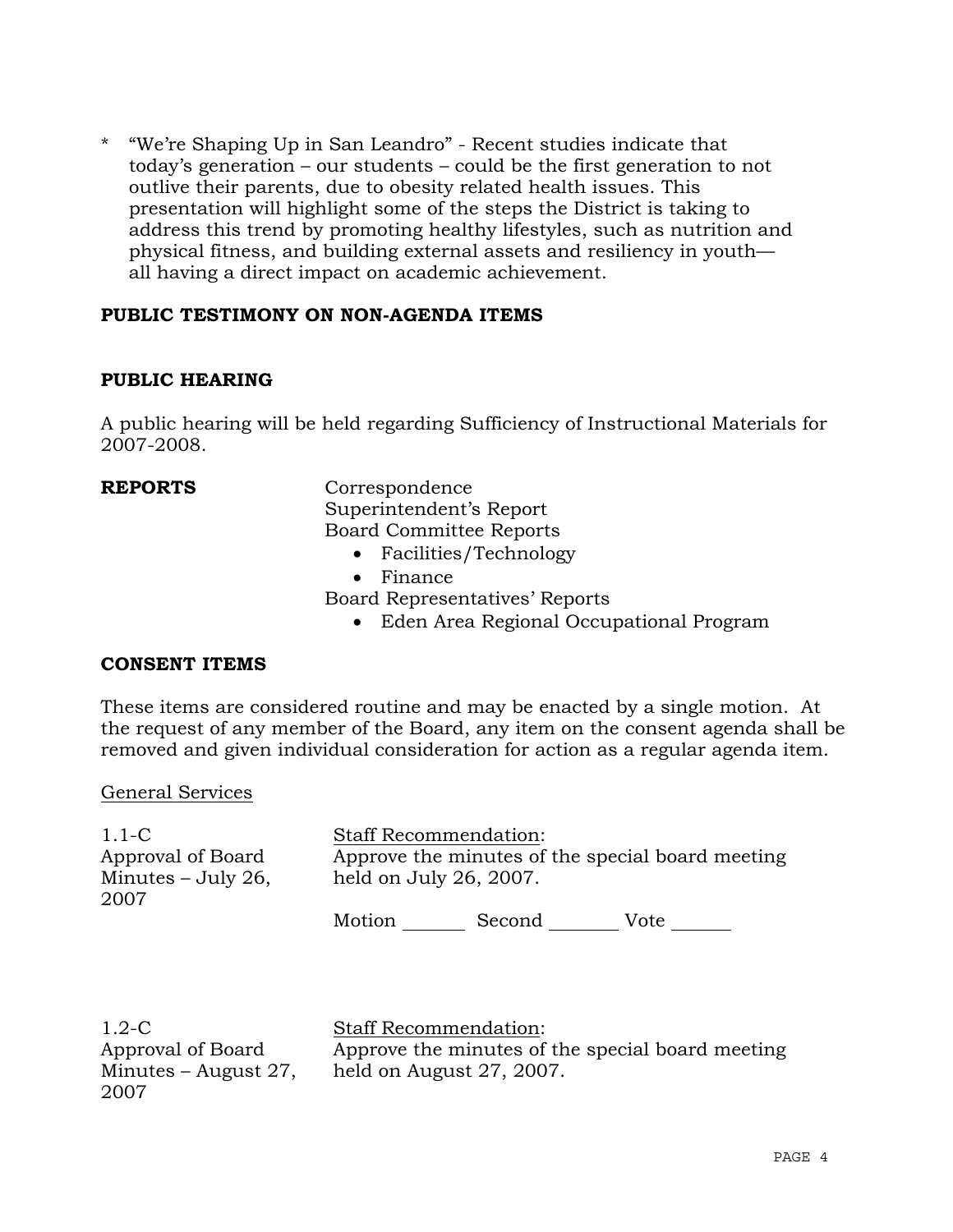|                                                                                  |                                                                                                                                                                                                                                                                                                          | Motion Second Vote                                                                |                                                                                                  |
|----------------------------------------------------------------------------------|----------------------------------------------------------------------------------------------------------------------------------------------------------------------------------------------------------------------------------------------------------------------------------------------------------|-----------------------------------------------------------------------------------|--------------------------------------------------------------------------------------------------|
| $1.3-C$<br>Resolution #07-40,<br><b>Board Member</b><br>Compensation             | Staff Recommendation:                                                                                                                                                                                                                                                                                    | Adopt Resolution #07-40 certifying that Board                                     | member Ray Davis' absence from the August 14,<br>2007, public Board meeting was due to hardship. |
|                                                                                  |                                                                                                                                                                                                                                                                                                          | Motion Second Vote                                                                |                                                                                                  |
| <b>Human Resources</b>                                                           |                                                                                                                                                                                                                                                                                                          |                                                                                   |                                                                                                  |
| $2.1-C$<br>Acceptance of<br>Personnel Report                                     | Staff Recommendation:                                                                                                                                                                                                                                                                                    | Accept Personnel Report as submitted.<br>Motion Second Vote                       |                                                                                                  |
| <b>Educational Services</b>                                                      |                                                                                                                                                                                                                                                                                                          |                                                                                   |                                                                                                  |
| $3.1-C$<br>Recommendation for<br>Readmission from<br>Expulsion                   | Staff Recommendation:<br>Approve the recommendation from the Director of<br>Student Support Services for termination of<br>expulsion for the following students who have<br>satisfactorily completed the terms of their<br>rehabilitation plan and are eligible to return to a<br>comprehensive program. |                                                                                   |                                                                                                  |
|                                                                                  | E15-05/06                                                                                                                                                                                                                                                                                                |                                                                                   | E07-06/07                                                                                        |
|                                                                                  | E49-05/06                                                                                                                                                                                                                                                                                                |                                                                                   | E18-06/07                                                                                        |
|                                                                                  |                                                                                                                                                                                                                                                                                                          | Motion Second Vote                                                                |                                                                                                  |
| $3.2-C$<br>Resolution #07-39<br>Sufficiency of<br><b>Instructional Materials</b> | Staff Recommendation:                                                                                                                                                                                                                                                                                    | Adopt Resolution #07-39, Sufficiency of<br>Instructional Materials for 2007-2008. |                                                                                                  |
| for 2007-2008                                                                    | Motion                                                                                                                                                                                                                                                                                                   | Second                                                                            | Vote                                                                                             |

3.3-C Consultant Contract with Hatchuel Tabernik & Associates

Staff Recommendation: Approve the contract with Hatchuel Tabernik and Associates to provide evaluation and consultation to the District's After School Program (ASES) at Garfield, Jefferson, McKinley, Monroe, Washington, and Wilson Elementary Schools, and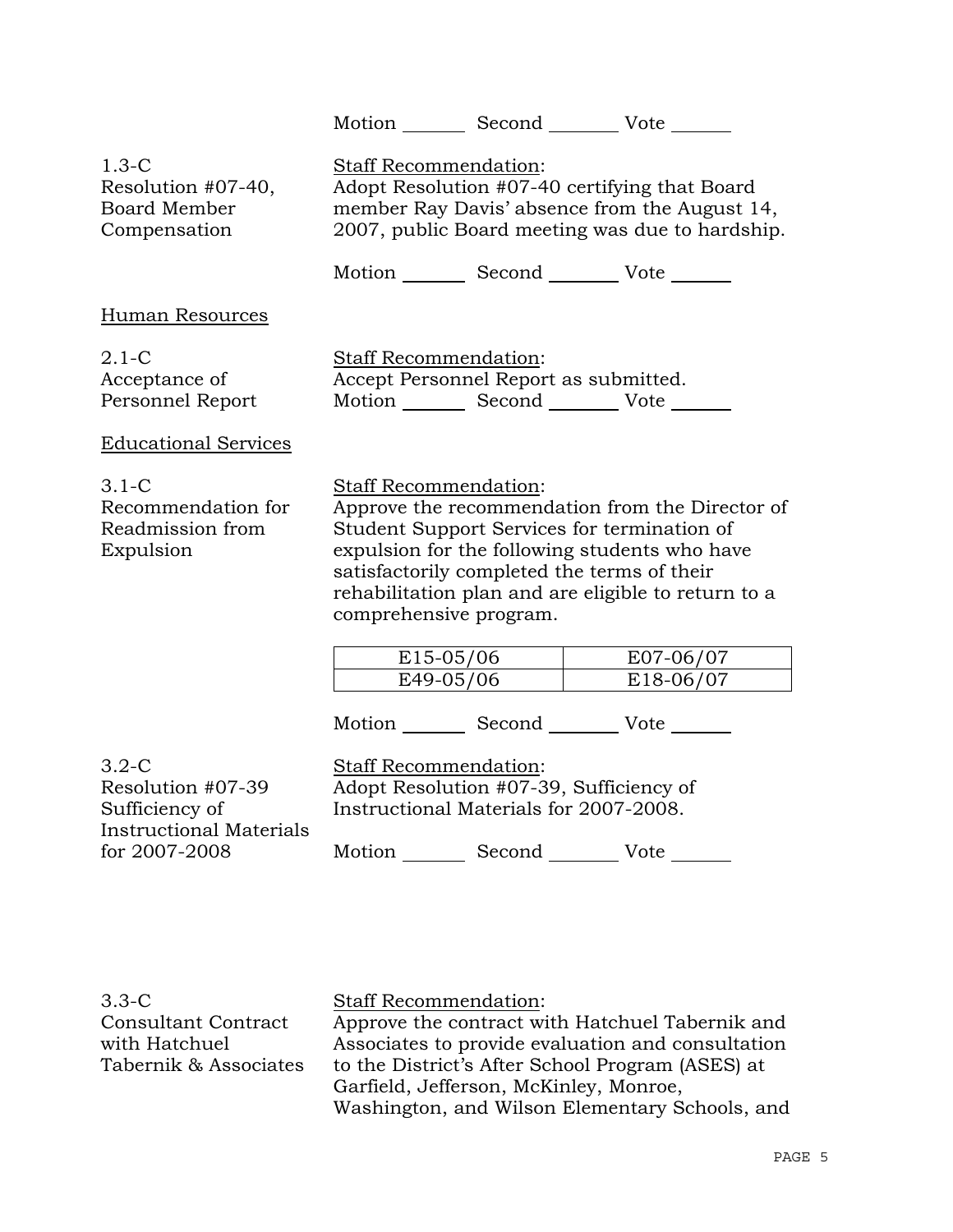Bancroft and John Muir Middle Schools.

Motion \_\_\_\_\_\_\_\_ Second \_\_\_\_\_\_\_\_\_ Vote \_\_\_\_\_\_\_

| $3.4-C$<br><b>Consultant Contract</b><br>with Social Solutions<br>for Efforts to Outcomes<br>(ETO) Software<br>Implementation | Staff Recommendation:<br>Approve the contract with Social Solutions to<br>implement Efforts of Outcomes (ETO), a web-<br>based software application with the capability of<br>combining case management and performance<br>measurement into an easy to use database. |                                                 |                                                    |
|-------------------------------------------------------------------------------------------------------------------------------|----------------------------------------------------------------------------------------------------------------------------------------------------------------------------------------------------------------------------------------------------------------------|-------------------------------------------------|----------------------------------------------------|
|                                                                                                                               |                                                                                                                                                                                                                                                                      | Motion _________ Second __________ Vote _______ |                                                    |
| <b>Business Operations</b>                                                                                                    |                                                                                                                                                                                                                                                                      |                                                 |                                                    |
| $4.1 - C$<br>Ratification of Payroll                                                                                          | Staff Recommendation:<br>amount of \$2,800,355.89.                                                                                                                                                                                                                   | Ratify the July 2007 payroll in the amount of   | $$2,157,088.13$ and the August 2007 payroll in the |
|                                                                                                                               |                                                                                                                                                                                                                                                                      | Motion _________ Second __________ Vote _______ |                                                    |
| $4.2-C$<br>Approval of Bill<br>Warrants                                                                                       | <b>Staff Recommendation:</b><br>Approve Bill Warrants #88548751-88557793<br>in the amount of $$9,360,011.68$ for July 2007<br>and Bill Warrants #88558226-88566843 in the<br>amount of \$5,212,285.72 for August 2007.                                               |                                                 |                                                    |
|                                                                                                                               |                                                                                                                                                                                                                                                                      | Motion _________ Second __________ Vote _______ |                                                    |
| $4.3-C$<br>2006/2007 Unaudited<br>Actuals                                                                                     | Staff Recommendation:<br>Actuals.                                                                                                                                                                                                                                    | Approve the 2006/2007 Financial Unaudited       |                                                    |
|                                                                                                                               |                                                                                                                                                                                                                                                                      | Motion _________ Second __________ Vote _______ |                                                    |
|                                                                                                                               |                                                                                                                                                                                                                                                                      |                                                 |                                                    |
| $4.4 - C$<br><b>IKON Copier Contract</b><br>for Roosevelt and<br><b>Madison Elementary</b><br>Schools                         | Staff Recommendation:<br>Approve the IKON copier agreement and incur the<br>annual savings of \$4,336 for Roosevelt and<br>Madison Elementary Schools.                                                                                                               |                                                 |                                                    |
|                                                                                                                               |                                                                                                                                                                                                                                                                      | Motion _________ Second __________ Vote _______ |                                                    |

4.5-C Staff Recommendation: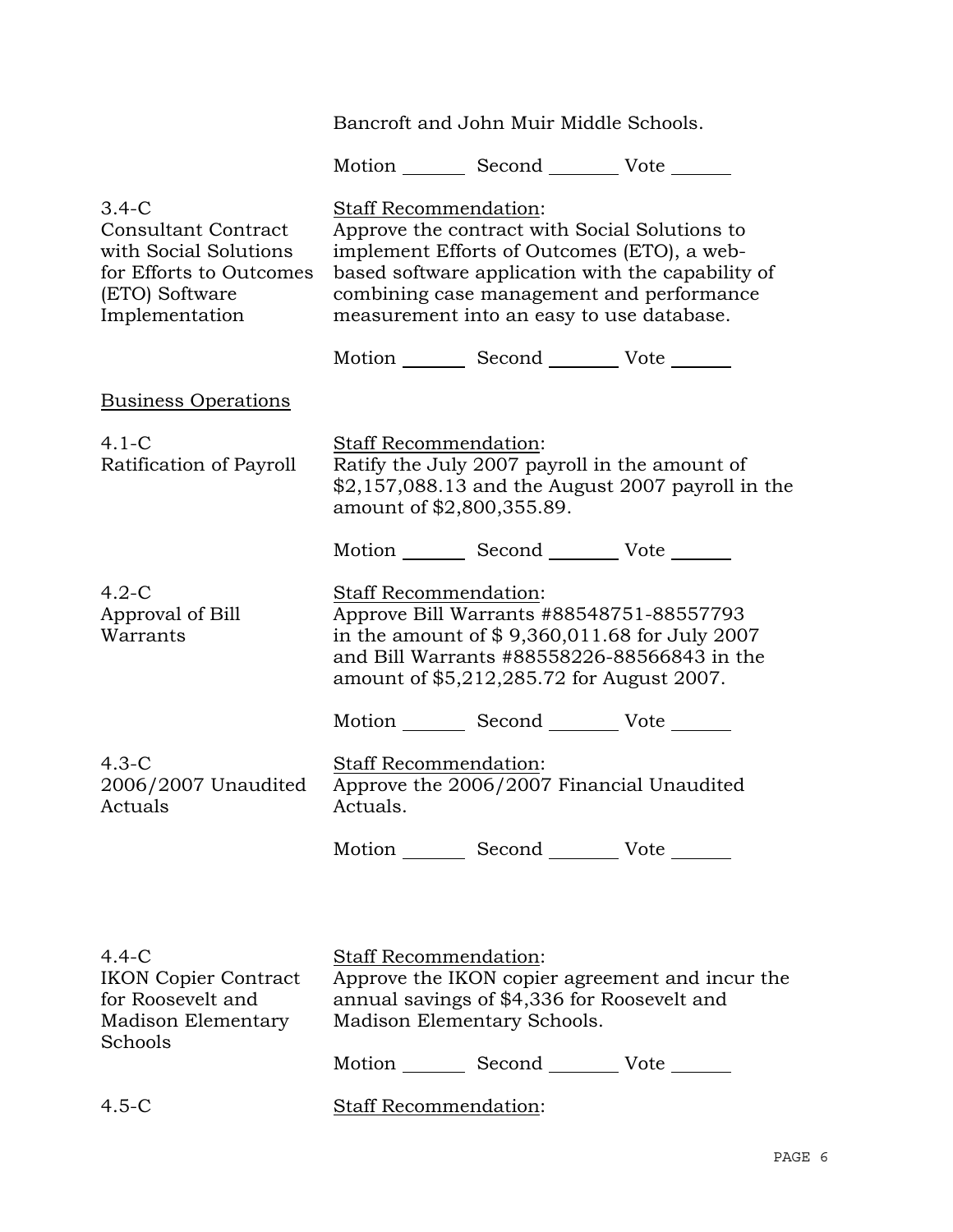| E-Rate Contract-RDV<br>Consulting Services for<br>2008-2009                                                                | for 2008-2009.                                               |                                                                  | Approve the E-Rate contract for RDV Consulting<br>Services to prepare and submit E-Rate paperwork    |                                                      |
|----------------------------------------------------------------------------------------------------------------------------|--------------------------------------------------------------|------------------------------------------------------------------|------------------------------------------------------------------------------------------------------|------------------------------------------------------|
|                                                                                                                            |                                                              | Motion _________ Second __________ Vote _______                  |                                                                                                      |                                                      |
| $4.6-C$<br>Resolution $#07-41$ ,<br>Establishing Gann<br>Limit for 2006-2007<br>and Projecting Gann<br>Limit for 2007-2008 | <b>Staff Recommendation:</b><br>Constitution Article XIII-B. | Adopt Resolution #07-41, Establishing Gann<br>Motion Second Vote | Limit for 2006-2007 and Projecting Gann Limit<br>for 2007-2008 in accordance with the California     |                                                      |
| Facilities and Construction                                                                                                |                                                              |                                                                  |                                                                                                      |                                                      |
| $5.1 - C$<br>Architectural Design<br>Services Contract for                                                                 | <b>Staff Recommendation:</b>                                 |                                                                  | Approve the architectural design services contract<br>with AEDIS Architects for the San Leandro High | Contrac<br>includeo<br>$\mathbf{a} \cdot \mathbf{b}$ |

the San Leandro High School Industrial Arts (IA) & Career Technical School Industrial Arts (IA) & Career Technical Education (CTE) Renovation. Motion Second Vote \_\_\_\_\_\_

 $\dot{t}$  $\mathfrak d$ in Board Packet

# **CONFERENCE ITEMS**

Education (CTE) Renovation

These items are submitted for advance planning and to assist the Board in establishing future agenda items. The Board may, however, take action on the following: